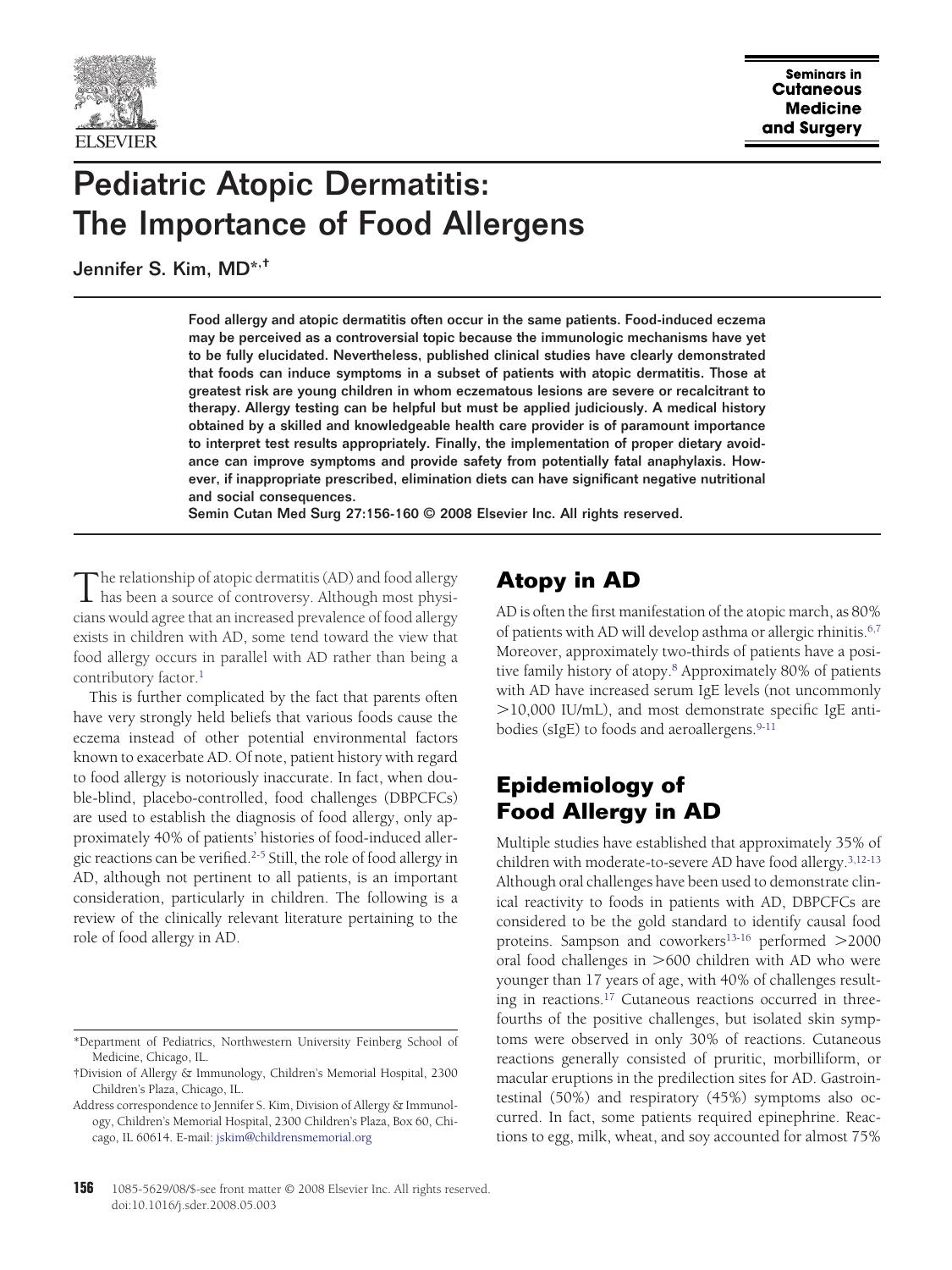of reactions[.11,12](#page-3-0) Other common allergens included peanut, tree nuts, fish, and shellfish.<sup>17</sup> The most frequent cause of food-induced AD is attributed to egg protein, affecting twothirds of children with AD in one series.<sup>4</sup> Egg allergy (over other food allergens) is also associated with a higher risk of asthma development.<sup>18</sup> Generally, the younger the patient and the more severe the AD, the more likely food allergy is to be a causative factor[.19](#page-3-0) In contrast, food hypersensitivity has little, if any, role in adult AD.

#### **Diagnosis**

The diagnosis of food allergy in AD is complicated by several  $factors<sup>14</sup>$ :

- 1. Because the food allergen is being introduced repetitively (and unknowingly) into the child's diet, there is a downregulation of the immediate response. Therefore, acute reactions as typified by IgE-mediated hypersensitivity may not necessarily be observed from the causal food protein in patients.
- 2. Environmental factors, including infections, irritants, heat, and humidity, often play a role in disease flares. Families must be educated with regard to those factors which can obscure the effect of dietary changes, both positively and negatively.
- 3. Approximately 85% of patients with AD have sIgE to food and inhalant allergens, $6,8$  which makes diagnosis based on laboratory testing alone inadvisable.

A complete history obtained should include a general medical history, dietary history, and history of any acute reactions to a particular ingestion. In addition, one should clarify whether the patient has been exposed to the food(s) after the acute reaction and whether there was an observable reaction or change in the skin. Foods not being ingested are unlikely to be playing a role in AD flares. For breastfed infants, a maternal dietary history must also be elicited.

Certainly, if there is a food that by history seems consistently to elicit AD flares, further testing may be warranted to that specific food allergen. If there can be no specific food trigger identified, a rational approach would be to screen for the most common allergens (egg, milk, soy, wheat, peanut and perhaps seafood or tree nuts if those have been introduced in the child's diet).

Before embarking on diagnostic testing for potential food allergy, topical therapy with antiinflammatory medications and emollients should be optimized. Often families of children with AD seek subspecialty care due to treatment failure but perceived failure is frequently due to use of a topical steroid of inappropriately low potency. Effective AD treatment has been shown to decrease significantly the level of parental concern about food reactions,<sup>20</sup> emphasizing the importance of adequately educating families with regard to appropriate therapy, the natural history of AD and trigger avoidance.

Once it has been established that the child with moderate-tosevere AD is being treated with appropriate topical therapy, further testing may be warranted, particularly if the disease is recalcitrant. Skin prick tests (SPTs) are typically performed in an allergist's office. Antihistamines must be stopped before testing for a sufficient length of time. Different prick/puncture devices are available but the bifurcated needle and lancet have the lowest false positive rate.<sup>21</sup> Food extracts along with a positive (histamine) and negative (saline) control are applied to normal-appearing skin. A response of a 3 mm wheal or greater (associated with a flare or erythema) indicates the presence of sIgE, assuming there is a negative saline response. Larger wheal sizes  $(>8-10$  mm) indicate an even greater likelihood of clinical reactivity.<sup>22</sup> Intradermal testing is contraindicated for food allergens due to its high false positive rate and risk of systemic reactions.

The ImmunoCAP assay (Phadia, Sweden) has been used in previous studies<sup>23-26</sup> to define diagnostic points for certain foods (Table 1)[.27](#page-3-0) These data curves have been generated for some of the more common food allergens, including egg, milk, peanut, and fish[.23](#page-3-0) Greater levels of sIgE do not correlate with severity of reactions but rather with increased probability that the child will react to that food if ingested. Therefore, the 95% predictive values are helpful in determining which patients are at higher risk of developing a reaction with ingestion and in whom oral challenges may not be advisable (Table 1). On the other hand, there are limitations to this assay as patients (up to 20%) may clinically react to a food despite very low or undetectable levels of food sIgE as demonstrated by oral challenges[.23](#page-3-0)

Simply establishing the presence of sIgE against allergens, whether measured *in vivo* (SPTs) or *in vitro* (ImmunoCAP assay), does not automatically designate the presence of clinical disease nor does it necessarily confer clinical relevance in a given patient. In general, properly performed SPTs to food allergens have a high negative predictive value (of  $>95\%$ ),<sup>28,29</sup> but the positive predictive value is 30% to 65%.<sup>4,15,28-30</sup> Therefore, a positive test indicates sensitization that may or may not be symptomatic. For example, 8.6% of the U.S. population have positive test responses to peanut, $31$  but clinical peanut allergy is estimated to affect 0.4% of the population[.32](#page-3-0) Therefore, testing, if undertaken, must be performed with regard to epidemiology and medical history. Screening for a

**Table 1** Interpretation of Specific IgE levels (ImmunoCAP Assay): **>**95% Positive Predictive Valu[e27](#page-3-0)

| <b>Allergen</b>   | $kU_A/L$     |  |  |
|-------------------|--------------|--|--|
| Egg               | 7            |  |  |
| Infants $<$ 2 yrs | 2            |  |  |
| Milk              | 15           |  |  |
| Infants $<$ 2 yrs | $\mathbf{2}$ |  |  |
| Peanut            | 14           |  |  |
| Tree nuts         | ~15          |  |  |
| Fish              | 20           |  |  |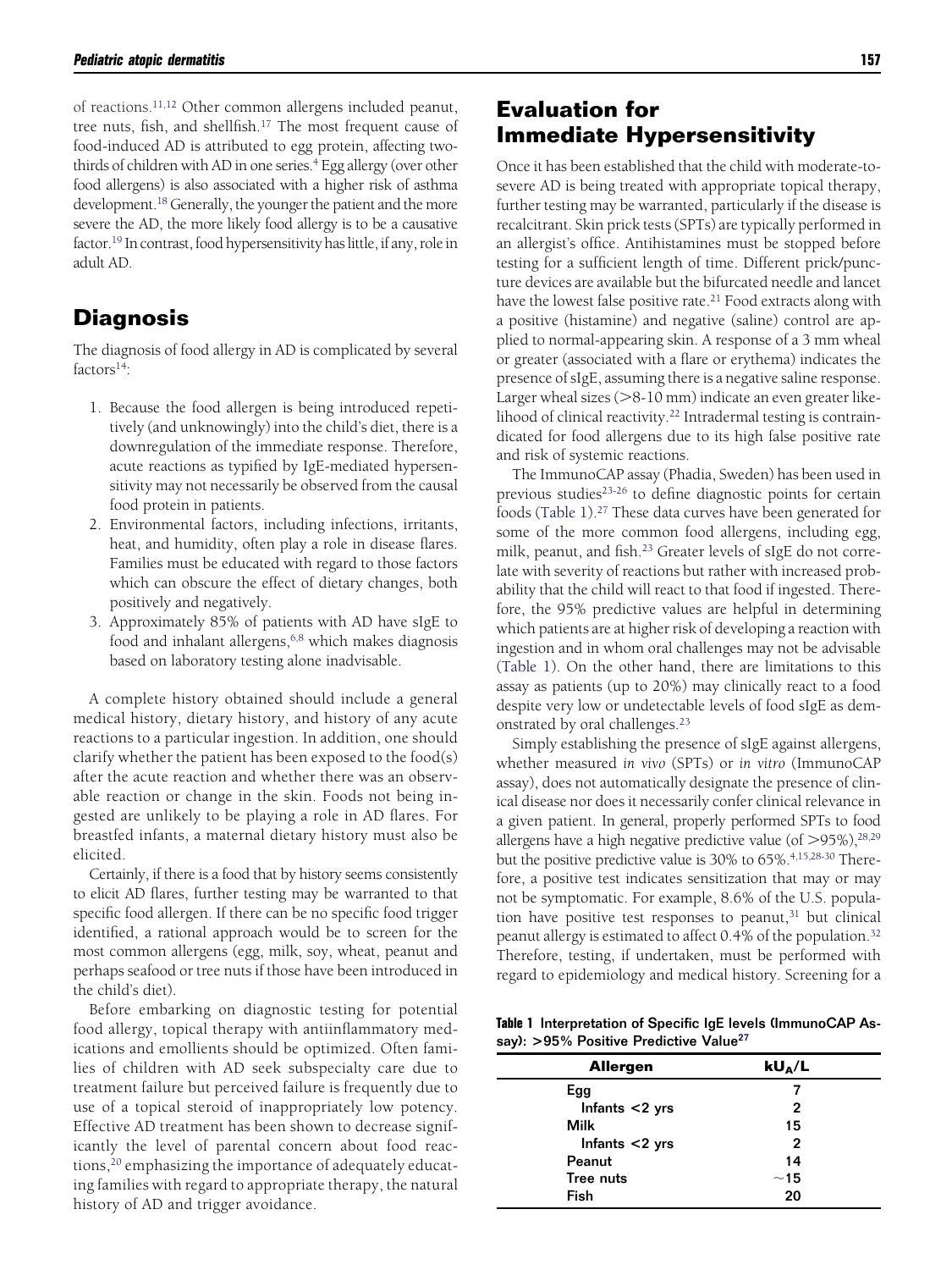wide panel of foods can result in unnecessary food avoidance for a prolonged period of time with potentially detrimental effects on childhood growth and development. Conversely, the absence of sIgE, in the setting of a highly suggestive history, does not necessarily confer the absence of allergy. Thus, the medical history must be considered before test selection and interpretation.

One may question the role in performing hypersensitivity testing for sIgE for a disease (AD) in which a variety of additional immunoregulatory abnormalities have been described.<sup>33</sup> Burks and coworkers<sup>30</sup> enrolled 165 patients with AD from a university hospital allergy clinic to undergo skin testing to a variety of food antigens. Sixty percent of patients  $(n = 98)$  had at least one positive SPT, and these children underwent DBPCFCs after a 2- to 3-week elimination diet. Nearly 40% of patients had at least one positive DBPCFC with onset of symptoms occurring within 2 hours of food ingestion. Interestingly, no delayed food reactions were observed. Among the 266 DBPCFCs performed, cutaneous symptoms (78%) were most commonly reported but gastrointestinal symptoms occurred in 27% and respiratory symptoms developed in  $13\%$ . In Sampson's studies,  $17$  as noted earlier, 59% of patients developed respiratory symptoms. Therefore, there is a risk of anaphylaxis after re-exposure,  $34$ particularly after a period of food antigen elimination.

## **Evaluation for Delayed Hypersensitivity**

Atopy patch testing is still considered to be investigational for food allergy in patients with AD because there are no standardized reagents or methods of application or interpretation.

#### **Treatment**

Elimination of the food allergen is the only proven effective therapy at this time. Strict dietary avoidance is generally recommended once a food allergy is diagnosed. U.S. legislation has facilitated the ability to identify common allergens in foods; the Food Allergen Labeling and Consumer Protection Act (effective January 2006) mandated for "plain English" labeling with regard to ingredients derived from commonly allergenic sources (milk, egg, soybean, wheat, peanut, tree nuts, fish, and crustacean shellfish). If the mother is breastfeeding, she must also eliminate the causal foods from her diet. Educational materials are available through the Food Allergy and Anaphylaxis network [\(http://www.foodallergy.org\)](http://www.foodallergy.org) to help families cope with required dietary and lifestyle changes.

#### Indications for Autoinjectable Epinephrine

As demonstrated by previous studies outlined in this review, children with AD diagnosed with food allergy are at risk of an immediate reaction upon re-exposure to the allergenic food. Because of the difficulty in predicting which patients will develop anaphylaxis after allergenic exposure, it may be advisable to prescribe autoinjectable epinephrine to these pa-

|  |  |  |  |  |  |  |  | Table 2 Risk Factors for Fatal Food-Induced Anaphylaxis <sup>35,36</sup> |
|--|--|--|--|--|--|--|--|--------------------------------------------------------------------------|
|--|--|--|--|--|--|--|--|--------------------------------------------------------------------------|

Asthma, particularly if poorly controlled

Previous life-threatening reaction

Age groups at increased risk of fatality (teenagers, young adults)

Allergen associated with severe reaction (peanut, tree nuts, seeds, seafood) Lack of immediate access to emergency care

tients as antihistamines do not block systemic reactions. Special consideration should be given to those at high risk of developing fatal-food anaphylaxis (Table 2), $35,36$  specifically to those with concomitant asthma and/or peanut or tree nut allergy. EpiPen® (Dey, Napa, CA) and Twinject® (Verus, San Diego, CA) are both available in two doses: Jr. (0.15 mg) and regular (0.3 mg). The recommended dose for pediatric use is 0.01 mg/kg body weight. For patients near 30 kg (66 lbs) and greater, a dose of 0.3 mg is appropriate. For children around 15 kg (33 lbs), 0.15 mg is indicated. For very small children  $(<$ 10 kg) and for those weighing between 15 and 30 kg, the physician must exercise clinical judgment. $37$  Even when epinephrine is prescribed, it appears to be underused[.38](#page-3-0) Demonstration or training is an important factor in encouraging use of epinephrine autoinjectors.<sup>39</sup> Physicians are advised to verbally counsel patients as well as demonstrate use (with a placebo device) of these autoinjectors.

### **Prognosis**

Clinical tolerance can develop over time, more commonly to some foods (milk, egg, soy, wheat) over others (peanut, tree nuts, seafood). More recent retrospective studies from the Johns Hopkins Pediatric Allergy Clinic revealed that rates of resolution for cow milk allergy are 79% by 16 years<sup>40</sup> and for egg allergy 68% by 16 years.<sup>41</sup> In contrast, only about 20% of young children develop tolerance to peanut<sup>42</sup> and less than 10% outgrow allergy to tree nuts[.43](#page-4-0)

### **Prevention of Atopy in Siblings or Offspring**

Families often ask how AD or allergy can be prevented in future offspring. The American Academy of Pediatrics published a clinical report in 2008 with recommendations for those infants at high risk of developing atopy.<sup>44</sup> Children at high risk of developing allergy were defined as "infants with at least 1 first-degree relative (parent or sibling) with allergic disease." The following recommendations are evidencebased and specific to prevention of AD:

- 1. Exclusive breastfeeding for at least 4 months compared with feeding with intact cow milk protein formula decreases the incidence of AD and cow milk allergy in the first 2 years of life.
- 2. AD may be delayed or prevented by the use of extensively hydrolyzed [ie, Enfamil Nutramigen Lipil; (Mead Johnson Nutritionals, Evansville, IN) or Similac Ali-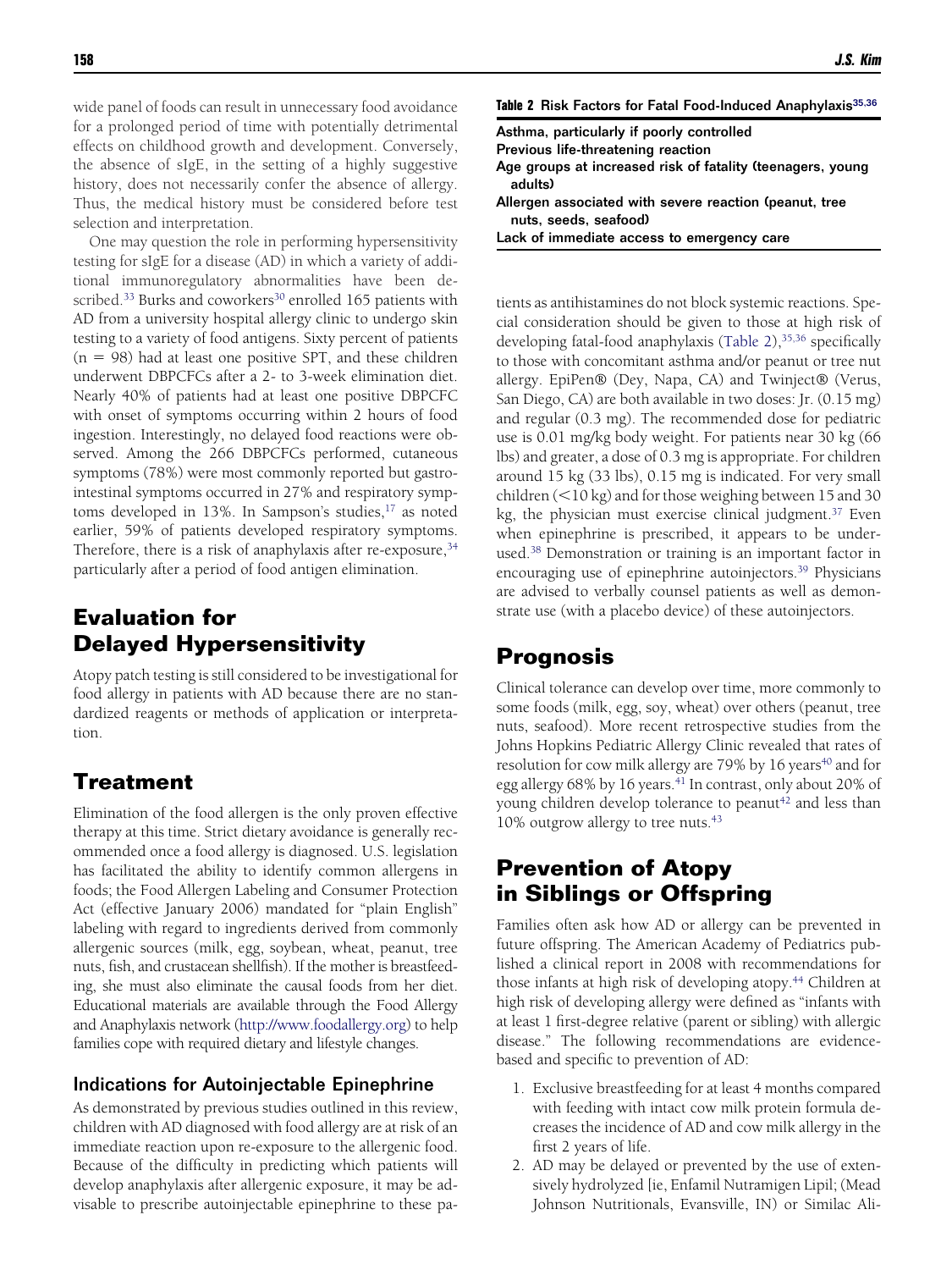<span id="page-3-0"></span>mentum Advance; (Ross Products, Columbus, OH)] or partially hydrolyzed formulas [ie, Good Start Supreme; (Nestle USA, Glendale, CA) or Enfamil Gentlease Lipil; (Mead Johnson Nutritionals)], compared with cow milk formula, in early childhood. Extensively hydrolyzed formulas may be more effective in prevention than partially hydrolyzed but at a significantly higher economic cost.

- 3. There is no role of soy-based formula in allergy prevention. Amino acid formulas have not been studied with regard to atopy prevention.
- 4. Solid foods should not be introduced before 4 to 6 months of age. There is insufficient evidence to support dietary intervention beyond this age.

These recommendations do not apply to those patients who have already developed an atopic disease such as AD.

In conclusion, dermatologists are advised to refer children with AD in whom they suspect a potential role of food allergy. Approximately 35% of young children with AD have food allergy, particularly in infants and toddlers whose disease is more severe or recalcitrant to therapy. In addition, the stronger the test response (wheal size or sIgE concentration), the more likely there is clinical allergy. However, testing must be applied judiciously. Most importantly, the medical history must be considered to interpret test results appropriately.

#### References

- 1. Halbert AR, Weston WL, Morelli JG: Atopic dermatitis: Is it an allergic disease? J Am Acad Dermatol 33:1008-1018, 1995
- 2. May CD: Objective clinical and laboratory studies of immediate hypersensitivity reactions to food in asthmatic children. J Allergy Clin Immunol 58:500-515, 1976
- 3. Burks AW, Mallory SB, Williams LW, et al: Atopic dermatitis: Clinical relevance of food hypersensitivity reactions. J Pediatr 113:447-51, 1988
- 4. Bock SA, Atkins FM: Patterns of food hypersensitivity during sixteen years of double-blind, placebo-controlled food challenges. J Pediatr 117:561-567, 1990
- 5. Sampson HA: Immunologic mediated food allergy: The importance of food challenge procedures. Ann Allergy 60:262-269, 1988
- 6. Pasternack B: The prediction of asthma in infantile asthma. J Pediatr 66:164-16, 1965
- 7. Stifler Jr WC: A twenty-one year follow-up of infantile eczema. J Pediatr 66:166-16, 1965
- 8. Buckley RH: Allergic eczema, in: Kelly VC (ed): Practice of Pediatrics. Philadelphia, Harper & Row, 1984, pp 1-29
- 9. Sampson HA: Food hypersensitivity and the pathogenesis of atopic dermatitis. J Roy Soc Med 30:2-8, 1997 (suppl)
- 10. Johnson EE, Irons JS, Pattereon R, et al: Serum IgE concentration in atopic dermatitis. J Allergy Clin Immunol 54:94-9, 1974
- 11. Hoffman DR, Haddad ZH: Diagnosis of IgE-mediated reactions to food antigens by radioimmunoassay. J Allergy Clin Immunol 54:165-73, 1974
- 12. Burks AW, James JM, Hiegel A, et al: Atopic dermatitis and food hypersensitivity reactions. J Pediatr 132:132-13, 1988
- 13. Eigenmann PA, Sicherer SH, Borkowski TA, et al: Prevalence of IgEmediated food allergy among children with atopic dermatitis. Pediatrics 101:e8, 1998
- 14. Sampson HA, McCaskill CC: Food hypersensitivity and atopic dermatitis: Ealuation of 113 patients. J Pediatr 107:669-75, 1985
- 15. Sampson HA, Scanlon SM: Natural history of food hypersensitivity in children with atopic dermatitis. J Pediatr 115:23-2, 1989
- 16. Sampson HA, Metcalfe DD: Food allergies JAMA 268:2840-284, 1992
- 17. Sicherer SH, Sampson HA: Food hypersensitivity and atopic dermatitis: pathophysiology, epidemiology, diagnosis, and management. J Allergy Clin Immunol 104:S114-22, 1999 (suppl)
- 18. Tarig SM, Matthews SM, Hakim EA, et al: Egg allergy in infancy predicts respiratory allergic disease by 4 years of age. Pediatr Allergy Immunol 11:162-167, 2000
- 19. Guillet G, Guillet MH: Natural history of sensitizations in atopic dermatitis. Arch Dermatol 128:187-192, 1992
- 20. Thompson MM, Hinifin JM: Effective therapy of childhood atopic dermatitis allays food allergy concerns. J Am Acad Dermatol 53:S214- S219, 2005
- 21. Nelson HS, Rosloniec DM, McCall LL, et al: Comparative performance of five commercial prick skin test devices. J Allergy Clin Immunol 92:750-756, 1993
- 22. Hill DJ, Hosking CS, Reyes-Bonito LV: Reducing the need for food allergen challenges in young children: a comparison of in vitro with in vivo tests. Clin Exp Allergy 31:1031-1035, 2001
- 23. Sampson HA: Utility of food-specific IgE concentrations in predicting symptomatic food allergy. J Allergy Clin Immunol 107:891-896, 2001
- 24. Boyano MT, Garcia-Ara C, Diaz-Pena JM, et al: Validity of specific IgE antibodies in children with egg allergy. Clin Exp Allergy 31:1464- 1469, 2001
- 25. Garcia-Ara C, Boyano-Martinez T, Diaz-Pena JM, et al: Specific IgE levels in the diagnosis of immediate hypersensitivity to cows' milk protein in the infant. J Allergy Clin Immunol 107:185-190, 2001
- 26. Clark AT, Ewan PW: Interpretation of tests for nut allergy in one thousand patients, in relation to allergy or tolerance. Clin Exp Allergy 33: 1041-1045, 2003
- 27. Sampson HA: Update on food allergy. J Allergy Clin Immunol 113:805- 819, 2004
- 28. Bock S, Buckley J, Holst A, et al: Proper use of skin tests with food extracts in diagnosis of food hypersensitivity. Clin Allergy 8:559-564, 1987
- 29. Sampson HA, Albergo R: Comparison of results of skin tests. RAST, and double-blind, placebo-controlled food challenges in children with atopic dermatitis. J Allergy Clin Immunol 74:26-33, 1984
- 30. Burks AW, James JM, Hiegel A, et al: Atopic dermatitis and food hypersensitivity reactions. J Pediatr 132:132-136, 1998
- 31. Arbes SJ Jr., Gergen PJ, Elliot L, et al: Prevalences of positive skin test responses to 10 common allergens in the US population: Results from the third National Health and Nutrition Examination Survey. J Allergy Clin Immunol 116:377-383, 2005
- 32. Sicherer SH, Munoz-Furlong A, Sampson HA: Prevalence of peanut and tree nut allergy in the United States determined by means of a random digit dial telephone survey: A 5-year follow-up study. J Allergy Clin Immunol 112:1203-1207, 2003
- 33. Boguniewicz M, Leung DYM: Atopic dermatitis. in Middleton's Allergy Principles and Practice vol 2 (ed 6). Philadelphia, Mosby 2003, p 1564
- 34. David TJ: Anaphylactic shock during elimination diets for severe atopic eczema. Arch Dis Child 59:983-986, 1984
- 35. Bock SA, Munoz-Furlong A, Sampson HA: Fatalities due to anaphylactic reactions to foods. J Allergy Clin Immunol 107:191-193, 2001
- 36. Shiamamoto SR, Bock SA: Update on the clinical features of foodinduced anaphylaxis. Curr Opin Allergy Clin Immunol 2:211-216, 2002
- 37. Simons FE, Gu X, Silver NA, et al: EpiPen Jr. versus EpiPen in young children weighing 15 to 30 kg at risk for anaphylaxis. J Allergy Clin Immunol 109:171-175, 2002
- 38. Uguz A, Lack G, Pumphrey R, et al: Allergic reactions in the community: A questionnaire survey of members of the anaphylaxis campaign. Clin Exp Allergy 35:746-750, 2005
- 39. Kim JS, Sinacore JM, Pongracic JA: Parental use of EpiPen for children with food allergies. J Allergy Clin Immunol 116:164-168, 2005
- 40. Skripak JM, Matsui EC, Mudd K, et al: The natural history of IgEmediated cow's milk allergy. J Allergy Clin Immunol 120:1172-1177, 2007
- 41. Savage JH, Matsui EC, Skripak JM, et al: The natural history of egg allergy. J Allergy Clin Immunol 120:1413-1417, 2007